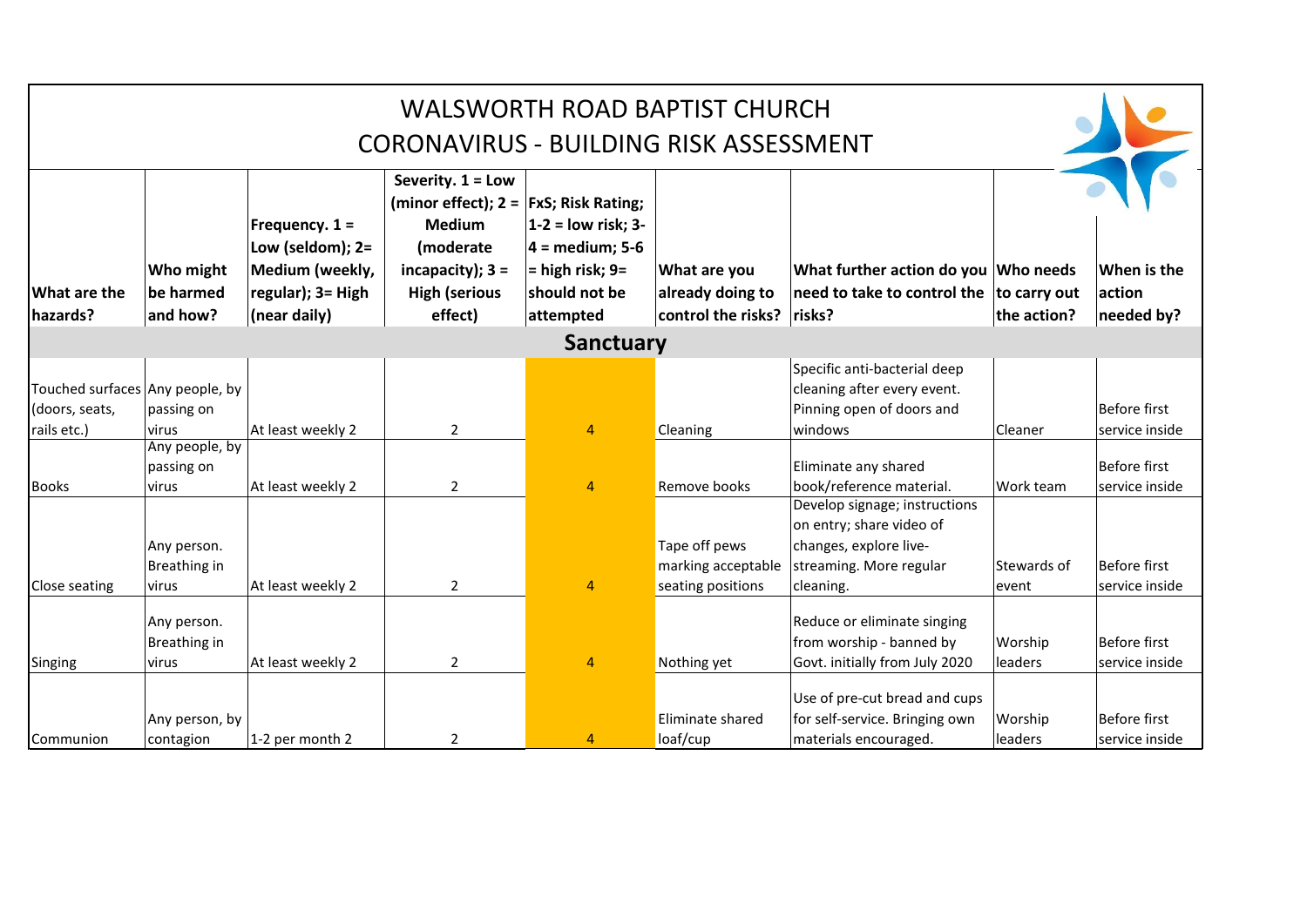|                                              |                |                   |                |                     | Policy of distance   |                                                   |             |                     |
|----------------------------------------------|----------------|-------------------|----------------|---------------------|----------------------|---------------------------------------------------|-------------|---------------------|
|                                              |                |                   |                |                     | greeting; Face-      |                                                   |             |                     |
|                                              |                |                   |                |                     | covering when        |                                                   |             |                     |
|                                              | Any person, by |                   |                |                     | entering (small      | Direct people to seating;                         |             |                     |
|                                              | contagion or   |                   |                |                     | number to be         | eliminate touching e.g.                           |             | <b>Before first</b> |
| Greetings                                    | breathing in   | At least weekly 2 | $\overline{2}$ | $\overline{4}$      | available?)          | handshake; social distancing                      |             | service inside      |
|                                              |                |                   |                |                     |                      | Direct people to seating;                         |             |                     |
|                                              |                |                   |                |                     |                      | monitor bottlenecks. Eliminate                    |             |                     |
|                                              |                |                   |                |                     |                      | all non-essential movement                        |             |                     |
|                                              |                |                   |                |                     |                      | during service. Stewards to                       |             |                     |
|                                              | Any person, by |                   |                |                     |                      | direct to exits at end. Use of                    |             |                     |
| Movement in                                  | contagion or   |                   |                |                     | Face-covering when   | more doors on exit with                           | Stewards of | <b>Before first</b> |
| area                                         | breathing in   | At least weekly 2 | $\overline{2}$ | $\overline{4}$      | in areas             | sanitiser available.                              | event       | service inside      |
|                                              | Anyone         |                   |                |                     |                      |                                                   |             |                     |
|                                              | brought close  |                   |                |                     |                      |                                                   |             |                     |
|                                              | to or sharing  |                   |                |                     |                      |                                                   |             |                     |
| Shared activity in   material with           |                |                   |                |                     |                      | Eliminate shared/contact                          |             | <b>Before first</b> |
| area                                         | others         | Weekly - 2        | $2^{\circ}$    | $\overline{4}$      |                      | activity during services etc.                     | Leader      | service inside      |
|                                              |                |                   |                |                     |                      |                                                   |             |                     |
|                                              |                |                   |                | <b>Welcome area</b> |                      |                                                   |             |                     |
|                                              |                |                   |                |                     |                      | Institute one-way wherever                        |             |                     |
|                                              |                |                   |                |                     |                      | possible - e.g. one door exit                     |             |                     |
|                                              |                |                   |                |                     |                      | only. Control entrance.                           |             |                     |
|                                              |                |                   |                |                     |                      | Signage. Both pairs of doors                      |             |                     |
|                                              |                |                   |                |                     |                      | pinned open and encouraged                        |             |                     |
|                                              |                |                   |                |                     |                      |                                                   |             |                     |
|                                              |                |                   |                |                     |                      | straight into Sanctuary. Mixing                   |             |                     |
|                                              |                |                   |                |                     |                      | post-service (if any) can be                      |             |                     |
|                                              | Any person, by |                   |                |                     |                      | done outside on the drive and                     |             |                     |
|                                              | contagion or   | Whenever premises |                |                     |                      | lawn. Also a visible cleaning                     |             |                     |
|                                              | breathing in   | are used 3        | $\overline{2}$ | 6 <sup>1</sup>      |                      | record document                                   | Stewards    | asap                |
|                                              |                |                   |                |                     |                      |                                                   |             |                     |
|                                              |                |                   |                |                     | Weekly antibacterial |                                                   |             |                     |
| People in close<br>proximity<br>Contaminated | Any person, by |                   |                |                     | cleaning of handles  | Additional cleaning between                       |             |                     |
| surfaces (doors,                             | contagion or   | Whenever premises |                |                     |                      | and push-plates, pin sessions (up to five times a | Steward and |                     |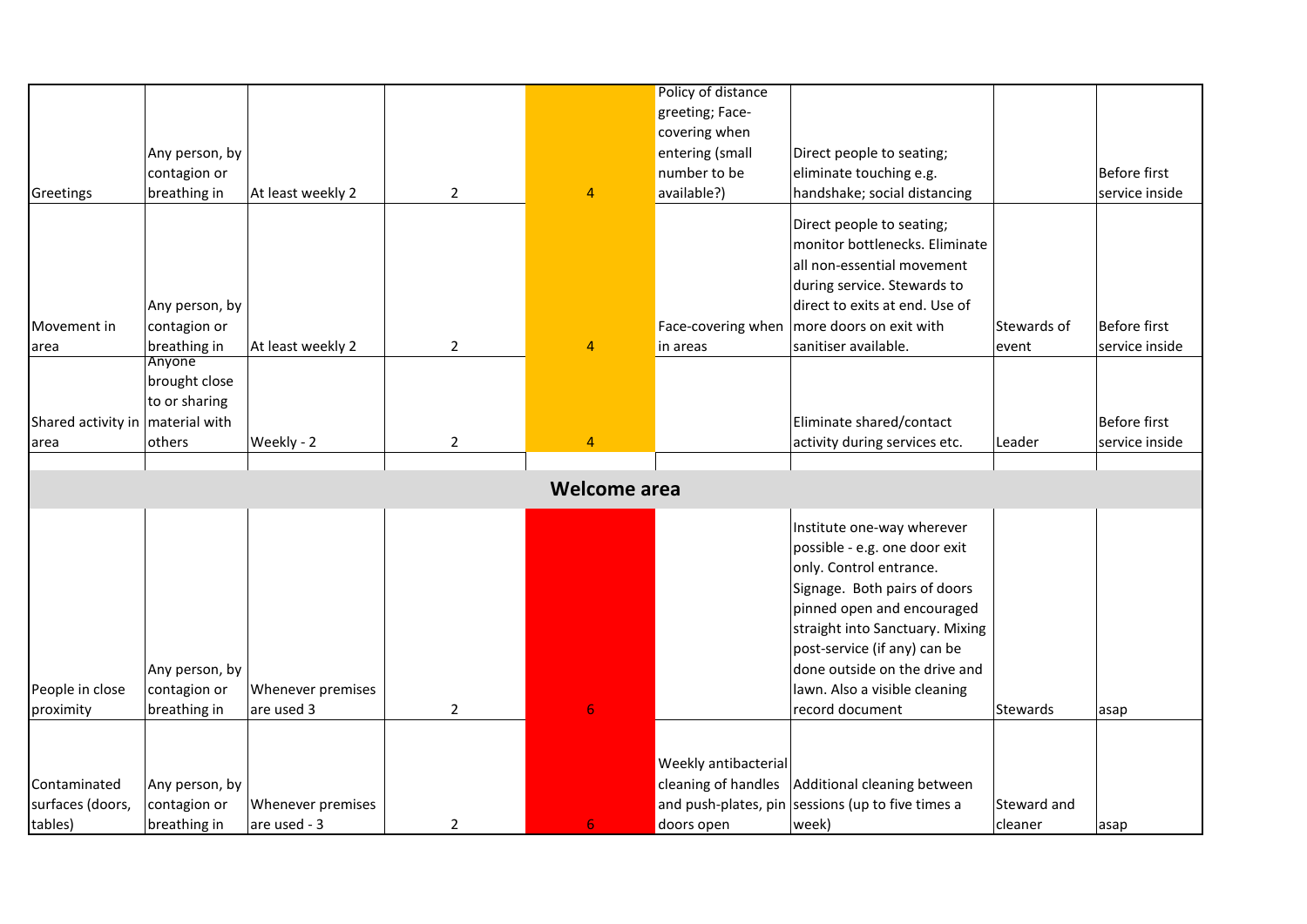| Refreshments | Anyone                         | Whenever served -<br>at least 3 | $\overline{3}$ | Q.               |                  | Establish 'bring-your-own'<br>approach; minimise or remove<br>access to kitchen; ??if not<br>possible, one-use cups, cutlery Leadership<br>etc??., single person in kitchen policy                                            |                                                                                                                                           | asap                   |
|--------------|--------------------------------|---------------------------------|----------------|------------------|------------------|-------------------------------------------------------------------------------------------------------------------------------------------------------------------------------------------------------------------------------|-------------------------------------------------------------------------------------------------------------------------------------------|------------------------|
|              |                                |                                 |                | <b>Halls</b>     |                  |                                                                                                                                                                                                                               |                                                                                                                                           |                        |
| Contaminated | Any person, by<br>contagion or | Several times per               |                |                  |                  | Surface cleaning after each<br>event; anti-bacterial spray<br>always available; sanitiser etc.<br>clearly marked. Procedure incl.<br>cleaning published to be<br>followed by all. RECORD OF<br>ENTRY. Also a visible cleaning | Church<br>cleaners during<br>duties. Leaders<br>of groups<br>visiting,<br>provide<br>additional<br>cleaning on<br>departure<br>(materials | Before group           |
| surfaces     | breathing in                   | week - 3                        | $\overline{2}$ | 6                | General cleaning | record document                                                                                                                                                                                                               | provided)                                                                                                                                 | resume                 |
| Multi-touch  |                                |                                 |                |                  |                  |                                                                                                                                                                                                                               |                                                                                                                                           |                        |
| points (e.g. | All attendees                  | Several times per               |                |                  |                  |                                                                                                                                                                                                                               |                                                                                                                                           | Before group           |
| switches)    | as above                       | week - 3                        | $\overline{2}$ | 6                |                  | As above                                                                                                                                                                                                                      | As above                                                                                                                                  | resume                 |
| Bottle-necks | All attendees                  | Several times per<br>week - 3   | $\overline{2}$ | $\overline{6}$   |                  | Policy and enforcement of<br>social distancing; availability of<br>face-coverings; leaders giving<br>direction to others; one-way<br>system                                                                                   | Group leaders                                                                                                                             | Before group<br>resume |
|              |                                |                                 |                |                  |                  | Minimise/eliminate use of                                                                                                                                                                                                     |                                                                                                                                           |                        |
| Shared       |                                | Depending on users -            |                |                  |                  | common equipment (toys,                                                                                                                                                                                                       |                                                                                                                                           | Before group           |
| equipment    | All attendees                  | at least 2                      | $\mathbf{3}$   | $\boldsymbol{6}$ |                  | books, etc.).                                                                                                                                                                                                                 | Group leaders                                                                                                                             | resume                 |
| Closeness of |                                | Several times per               |                |                  |                  | Policy and enforcement of<br>social distancing; availability<br>and encouragement of face-                                                                                                                                    |                                                                                                                                           | Before group           |
| people       | All attendees                  | week - 3                        | $\overline{2}$ | 6                |                  | coverings                                                                                                                                                                                                                     | Group leaders   resume                                                                                                                    |                        |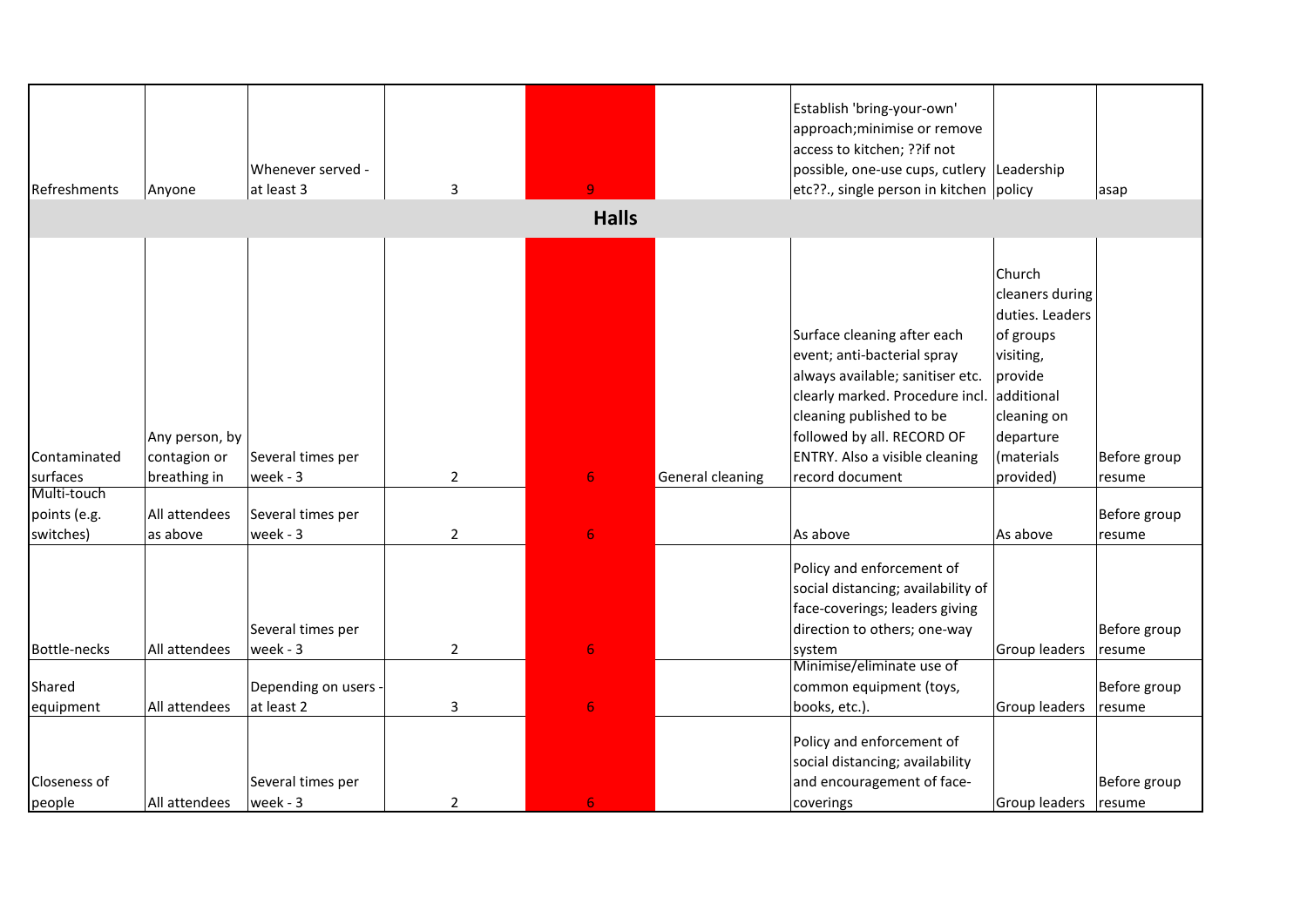|                             |              |                     |                | <b>Toilets</b>             |                         |                                         |                 |               |
|-----------------------------|--------------|---------------------|----------------|----------------------------|-------------------------|-----------------------------------------|-----------------|---------------|
|                             |              |                     |                |                            |                         |                                         |                 |               |
|                             |              |                     |                |                            |                         | Extra cleaning and deep-clean           | Church          |               |
|                             | All users    |                     |                |                            |                         | procedures; record of cleaning          | cleaners and    |               |
| Contaminated                | especially   | Whenever people     |                |                            |                         | to be kept. Advice instructions         | group           |               |
| surfaces                    | older people | are on premises - 3 | $\overline{2}$ | 6                          | <b>Regular cleaning</b> | to be displayed.                        | leadership      | asap          |
|                             |              |                     |                |                            |                         |                                         | Church          |               |
|                             | All users    |                     |                |                            |                         |                                         | cleaners and    |               |
| Small space;                | especially   | Whenever people     |                |                            | Windows can be          | Increased ventilation -                 | group           |               |
| breathing                   | older people | are on premises - 3 | $\overline{2}$ | 6                          | opened                  | PROPPED DOORS OPEN                      | leadership      | asap          |
|                             |              |                     |                |                            |                         |                                         | Church          |               |
| Proximity of                | All users    |                     |                |                            |                         | Limit access to one at a time;          | cleaners and    |               |
| users in space              | especially   | Whenever people     |                |                            |                         | use face-coverings; circulate air group |                 |               |
| and time                    | older people | are on premises - 3 | $\overline{2}$ | 6                          | Very little             | wherever possible                       | leadership      | asap          |
|                             |              |                     |                |                            |                         |                                         |                 |               |
|                             |              |                     |                |                            |                         | Eliminate shared towelling; use         |                 |               |
| Shared devices              | All users    |                     |                |                            |                         | of auto driers non-contact; anti-       |                 |               |
| (e.g. taps,                 | especially   | Several times per   |                |                            |                         | bacterial soap/sanitiser to be          |                 |               |
| towels)                     | older people | week - 3            | $\overline{2}$ | 6                          |                         | always available                        | Church policy   | asap          |
| Disposal of                 | All users,   |                     |                |                            | Provision of cleaner    | Policy of bagging and issue of          |                 |               |
| rubbish and used especially |              | Several times per   |                |                            | gloves etc; also        | PPE for purpose; double-                | Group leaders,  |               |
| materials                   | cleaners     | week - 3            | $\overline{2}$ |                            | detergents              | bagging of cleaning materials           | cleaners        | asap          |
|                             |              |                     |                |                            |                         |                                         |                 |               |
|                             |              |                     |                | RJ and small meeting rooms |                         |                                         |                 |               |
|                             |              |                     |                |                            |                         |                                         |                 |               |
|                             |              |                     |                |                            |                         |                                         | Church          |               |
|                             |              |                     |                |                            |                         |                                         | cleaners on     |               |
|                             |              |                     |                |                            |                         |                                         | duty; user      |               |
|                             |              |                     |                |                            |                         |                                         | group leader    |               |
|                             |              |                     |                |                            |                         |                                         | additional end- |               |
| Contaminated                |              |                     |                |                            |                         | Regular cleaning after use;             | of-meeting      | begun before  |
| surfaces                    |              | Weekly - 2          | $\overline{2}$ | 4                          |                         | sanitiser provision                     | cleaning        | groups resume |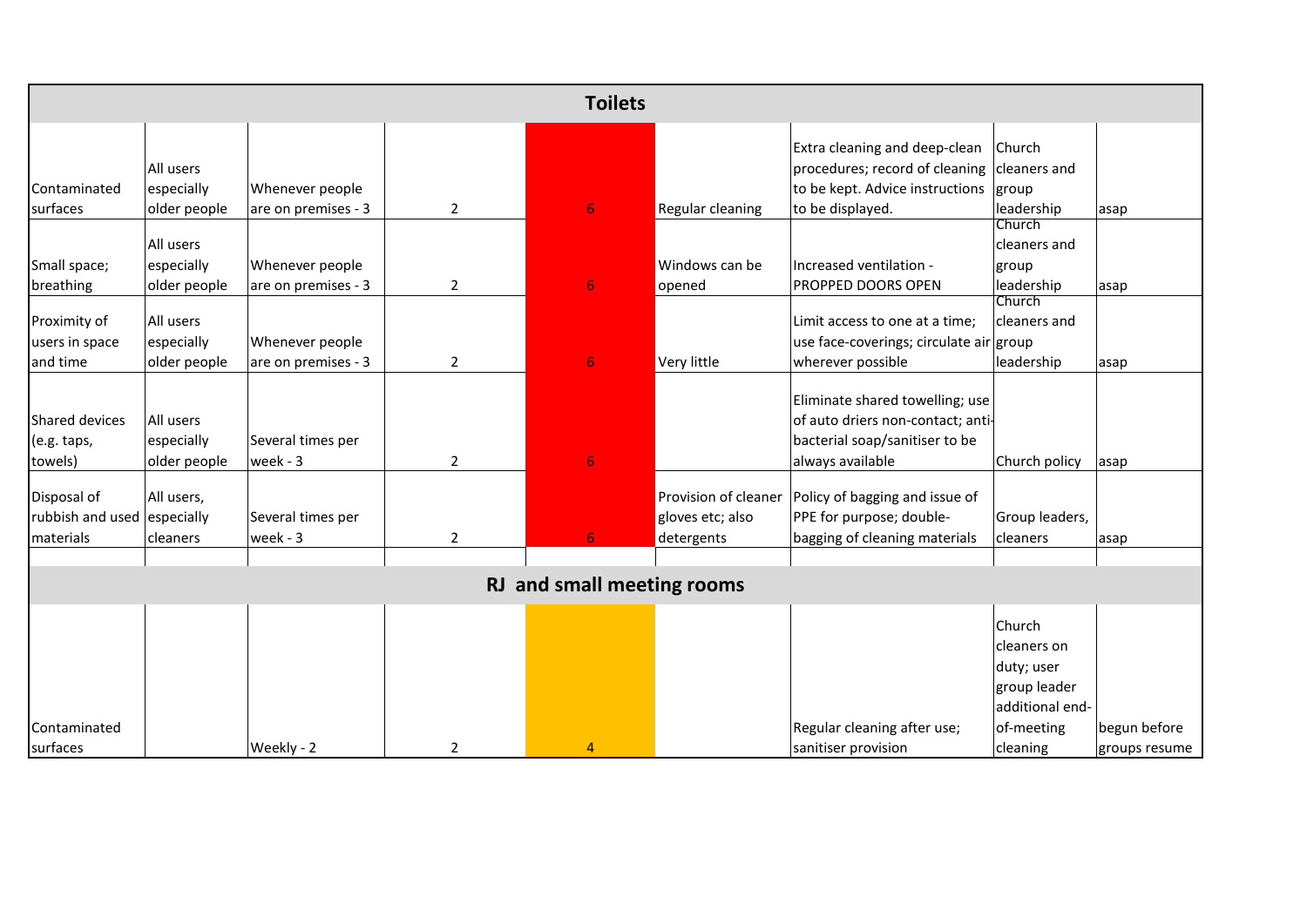| Proximity of<br>occupants        |                                 | Weekly - 2                     | $\overline{2}$          | $\overline{4}$           | Development of<br>online systems of<br>meeting | Distancing marking and<br>information in place; for<br>smaller rooms, wearing of face-<br>covers and non-oppositional<br>seating; limits on numbers - or<br>eliminate use of room and use<br>online system.<br>Monitor key points; signage; | Church policy<br>and pre-<br>marking<br>Group | begun before<br>groups resume |
|----------------------------------|---------------------------------|--------------------------------|-------------------------|--------------------------|------------------------------------------------|---------------------------------------------------------------------------------------------------------------------------------------------------------------------------------------------------------------------------------------------|-----------------------------------------------|-------------------------------|
|                                  |                                 |                                |                         | $\overline{4}$           |                                                | one-way direction wherever<br>possible.                                                                                                                                                                                                     | organisers at<br>the time                     | begun before                  |
| Bottle-necks<br>Supervisor(s) on |                                 | Weekly - 2                     | $\overline{2}$          |                          |                                                | Ensure provision of face-<br>coverings and gloves etc. as                                                                                                                                                                                   | Leadership<br>make church<br>policy and       | groups resume                 |
| duty with<br>exposure            | Supervisor                      | Weekly - 2                     | 2-3 depending on<br>age | 6                        |                                                | desired; ensure fresh-air<br>access; distancing protocol                                                                                                                                                                                    | instructions<br>displayed                     | begun before<br>groups resume |
|                                  |                                 |                                |                         |                          |                                                |                                                                                                                                                                                                                                             |                                               |                               |
|                                  |                                 |                                |                         |                          |                                                |                                                                                                                                                                                                                                             |                                               |                               |
|                                  |                                 |                                |                         | <b>Types of activity</b> |                                                |                                                                                                                                                                                                                                             |                                               |                               |
| Youth groups                     | Any attendees                   | Several times each<br>week - 3 | $\overline{2}$          | 6.                       | <b>General cleaning</b>                        | Include on-line involvement as<br>standard; make registration<br>clear in case of track-trace                                                                                                                                               | Group<br>leadership                           |                               |
|                                  |                                 |                                |                         |                          |                                                | Protocols to include adults<br>monitoring of spacing, pinch-<br>points, use and cleaning of<br>toilets                                                                                                                                      |                                               |                               |
| Infant groups                    | Any attendees   Weekly - 2      |                                | 3                       | 6                        | General cleaning                               | Make registration clear in case<br>of track-trace                                                                                                                                                                                           | Group<br>leadership                           |                               |
| Social groups                    | Any attendees   weekly - 1 or 2 | Occasional or                  | 3 if seniors involved   | 6 <sup>1</sup>           | General cleaning                               | Develop more online<br>involvement; make registration<br>clear in case of track-trace; in<br>the case of 70+ age, question<br>organisers on shielding issues                                                                                | Group<br>leadership                           |                               |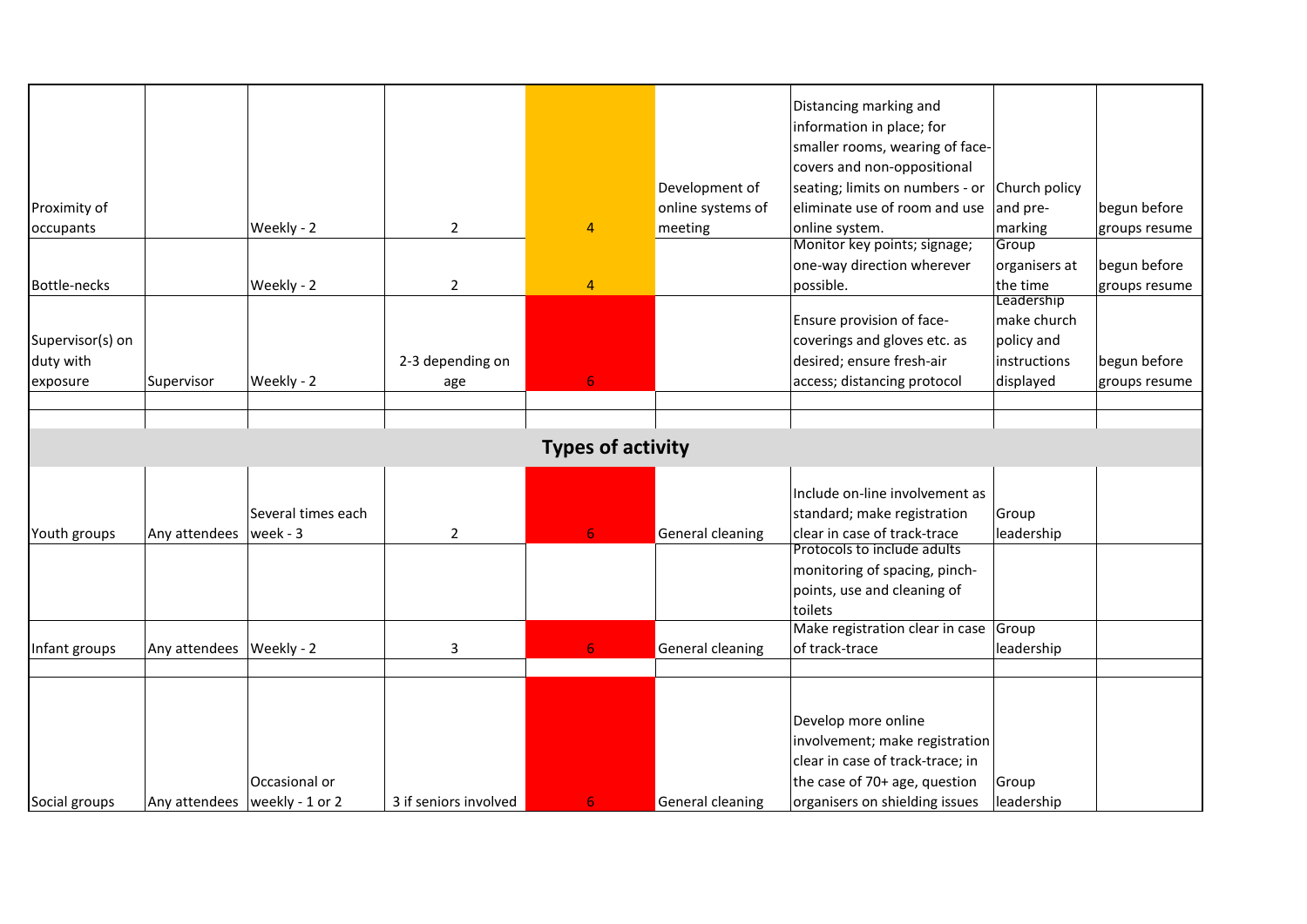|                   |                            |                |                    |                |                         | Protocols to include adults          |            |  |
|-------------------|----------------------------|----------------|--------------------|----------------|-------------------------|--------------------------------------|------------|--|
|                   |                            |                |                    |                |                         |                                      |            |  |
|                   |                            |                |                    |                |                         | monitoring of spacing, pinch-        |            |  |
|                   |                            |                |                    |                |                         | points, use and cleaning of          |            |  |
|                   |                            |                |                    |                |                         | toilets                              |            |  |
|                   |                            |                |                    |                |                         | Limitations of using                 |            |  |
|                   |                            |                |                    |                |                         | instruments which are blown;         |            |  |
| Practising groups |                            |                |                    |                |                         | make registration clear in case      |            |  |
| (e.g. music,      |                            |                |                    |                |                         | of track-trace; confinement to Group |            |  |
| exercise)         | Any attendees   Weekly - 2 |                | 3                  | 6 <sub>1</sub> | <b>General cleaning</b> | single area.                         | leadership |  |
|                   |                            |                |                    |                |                         | Protocols to include adults          |            |  |
|                   |                            |                |                    |                |                         | monitoring of spacing, pinch-        |            |  |
|                   |                            |                |                    |                |                         | points, use and cleaning of          |            |  |
|                   |                            |                |                    |                |                         |                                      |            |  |
|                   |                            |                |                    |                |                         | toilets                              |            |  |
|                   |                            |                |                    |                |                         |                                      |            |  |
|                   |                            |                |                    |                |                         |                                      |            |  |
| Visiting groups   |                            |                |                    |                |                         |                                      |            |  |
| (e.g. schools,    |                            |                |                    |                |                         |                                      | Group      |  |
| concert parties)  | Any visitors               | Occasional - 1 | 3 depending on age | $\overline{3}$ |                         | Must have own RA                     | leadership |  |
|                   |                            |                |                    |                |                         | Protocols to include adults          |            |  |
|                   |                            |                |                    |                |                         | monitoring of spacing, pinch-        |            |  |
|                   |                            |                |                    |                |                         | points, use and cleaning of          |            |  |
|                   |                            |                |                    |                |                         |                                      |            |  |
|                   |                            |                |                    |                |                         | toilets                              |            |  |
|                   |                            |                |                    |                |                         |                                      |            |  |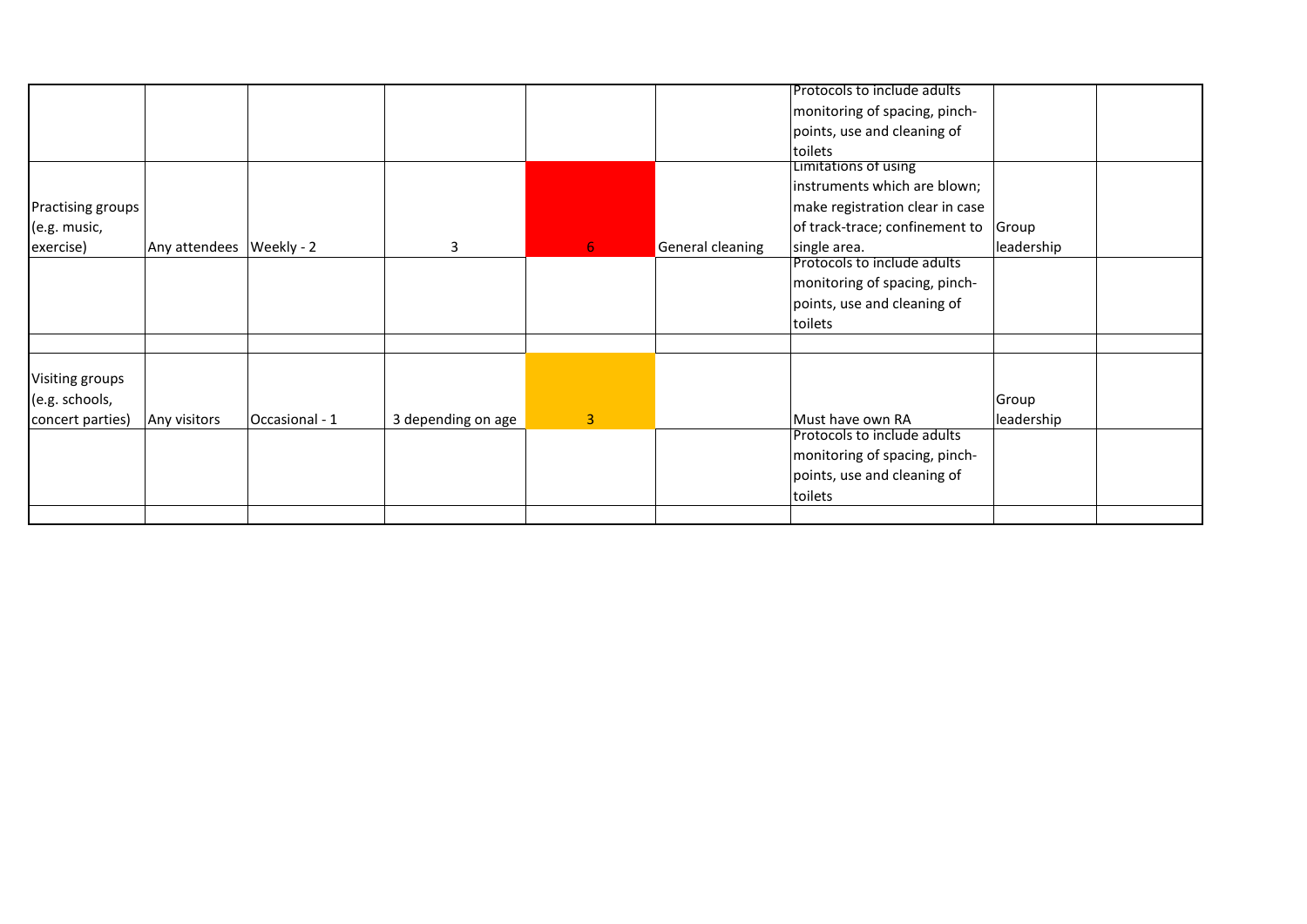|                            |                                                   |                                                         |                | <b>Cleaning</b> |                                                                                                  |                                                                                                                                                                                                       |                       |                                                                                                            |  |  |
|----------------------------|---------------------------------------------------|---------------------------------------------------------|----------------|-----------------|--------------------------------------------------------------------------------------------------|-------------------------------------------------------------------------------------------------------------------------------------------------------------------------------------------------------|-----------------------|------------------------------------------------------------------------------------------------------------|--|--|
| Infection of<br>cleaner    | Individual<br>cleaner                             | Several times per<br>week under new<br>expectations - 3 | 2 or 3         | 6 to 9          | H&S policy; gloves<br>etc.; provision of<br>appropriate<br>cleaning agents;<br>timesheet of work | Improved protective materials;<br>use of regular thorough<br>handwashing; monitoring of<br>activity and attendance<br>Clarification of cleaning                                                       | lChurch<br>leadership |                                                                                                            |  |  |
| Skill level<br>adequate    | Individual<br>cleaner                             | $\overline{2}$                                          | 3              | 6.              | <b>Cleaning tasks</b><br>defined on basic<br>level                                               | expectations; training to<br>higher skill level - or<br>employment of professional<br>cleaners at least from time to<br>time.                                                                         | Church<br>leadership  |                                                                                                            |  |  |
| <b>Kitchen</b>             |                                                   |                                                         |                |                 |                                                                                                  |                                                                                                                                                                                                       |                       |                                                                                                            |  |  |
| Transmitted<br>linfection  | All users, and<br>beneficiaries<br>from provision | $\overline{3}$                                          | $\overline{2}$ | 6.              | <b>Basic Food Training</b><br>users; rules on<br>display                                         | Ensure visitors using it have<br>RA; follow the hygiene<br>expected from main protocols set by Church; where<br>possible "bring-your-own"<br>recommended.                                             | Church<br>leadership  | <b>KITCHEN</b><br><b>CLOSED</b><br><b>UNTIL</b><br><b>FURTHER</b><br><b>NOTICE BY</b><br><b>LEADERSHIP</b> |  |  |
|                            |                                                   |                                                         |                | <b>Office</b>   |                                                                                                  |                                                                                                                                                                                                       |                       |                                                                                                            |  |  |
| Admin and<br>routine tasks | Any users                                         | $\overline{2}$                                          | $\overline{2}$ | $\overline{4}$  |                                                                                                  | Surface cleaning after each<br>event; anti-bacterial spray<br>always available; sanitiser etc.<br>clearly marked. Procedure incl.<br>cleaning published to be<br>followed by all. RECORD OF<br>ENTRY. | All users             |                                                                                                            |  |  |
| Use of<br>equipment        | Any users                                         | $\overline{2}$                                          | $\overline{2}$ | $\overline{4}$  |                                                                                                  | As above. Regular cleaning<br>after use; sanitiser provision.                                                                                                                                         | All users             |                                                                                                            |  |  |
|                            |                                                   |                                                         |                |                 |                                                                                                  |                                                                                                                                                                                                       |                       |                                                                                                            |  |  |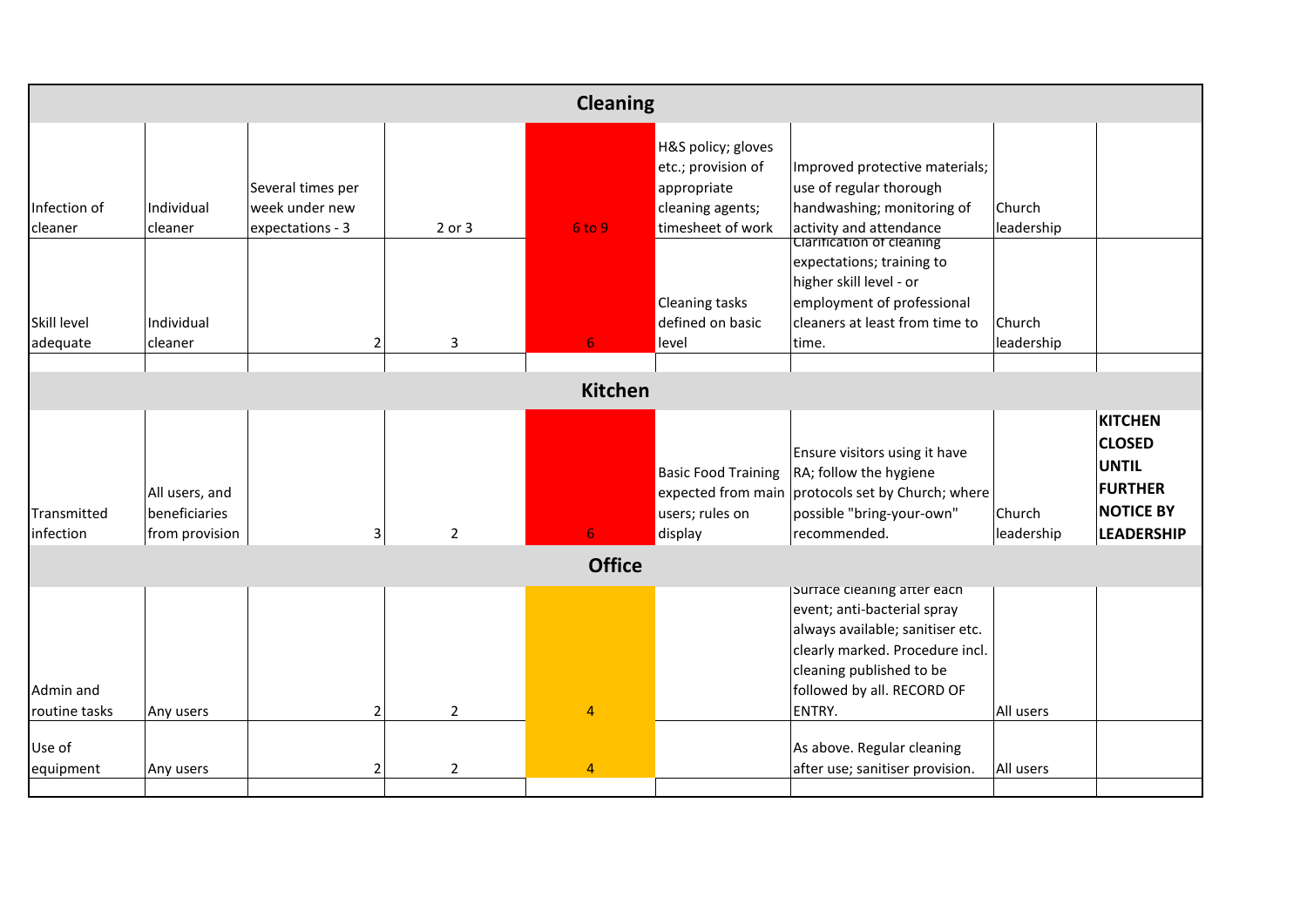|                                                                                            |                                           |   |                | Contracted visitors, services etc. |                                                                          |                                                                                                                                                                                                                                     |                                                                                               |  |
|--------------------------------------------------------------------------------------------|-------------------------------------------|---|----------------|------------------------------------|--------------------------------------------------------------------------|-------------------------------------------------------------------------------------------------------------------------------------------------------------------------------------------------------------------------------------|-----------------------------------------------------------------------------------------------|--|
| (includes e.g.<br>maintenance,<br>meter readings,<br>repairs,<br>statutory visits<br>etc.) | Any person<br>part of the<br>organisation |   | $\overline{2}$ | $\overline{2}$                     | <b>Ensuring Risk</b><br>assessments are<br>done by all such<br>companies | Confirm that each contractor<br>has carried out their own risk<br>assessment (for themselves<br>and their staff and sub-<br>contractors) relevant to Covid-<br>19, and has employers and<br>public liability insurance in<br>place. | Leadership<br>policy                                                                          |  |
|                                                                                            | Any such<br>visitor                       | 1 | $\overline{2}$ | $\overline{2}$                     |                                                                          | Have hand sanitiser available<br>for people to use on entry and<br>exit of the church building.<br>Signing in and out on visit;<br>temperature checks and<br>recording                                                              | .<br>Caretaking,<br>leadership<br>policy and<br>visitor<br>organiser<br>enforcing<br>protocol |  |
| Securing building<br>for future users,<br>and accessing<br>safely                          | Any such<br>visitor                       |   | $\overline{2}$ | 2 <sup>1</sup>                     | Cleaning according<br>to Covid protocols                                 | Confirm who has responsibility<br>for locking and unlocking the<br>building.                                                                                                                                                        | Church policy<br>and designated<br>keyholder                                                  |  |
| Contaminated<br>areas at end of<br>session                                                 | Any such<br>visitor                       |   | $\overline{2}$ | 2 <sup>1</sup>                     |                                                                          | Confirm whose responsibility it duty and<br>will be to carry out cleaning at visitor<br>end of visit                                                                                                                                | Cleaners on<br>organiser at<br>end of session                                                 |  |
| ToilEts as a<br>contaminated<br>area                                                       | Any such<br>visitor                       |   | 3              | $\overline{3}$                     | <b>Cleaning according</b><br>to Covid protocols                          | Whoever has responsibility for<br>toilets, ensure a supply of soap<br>and disposable hand towels<br>will be available.                                                                                                              | Caretaking,<br>leadership<br>policy and<br>visitor<br>organiser<br>enforcing<br>protocol      |  |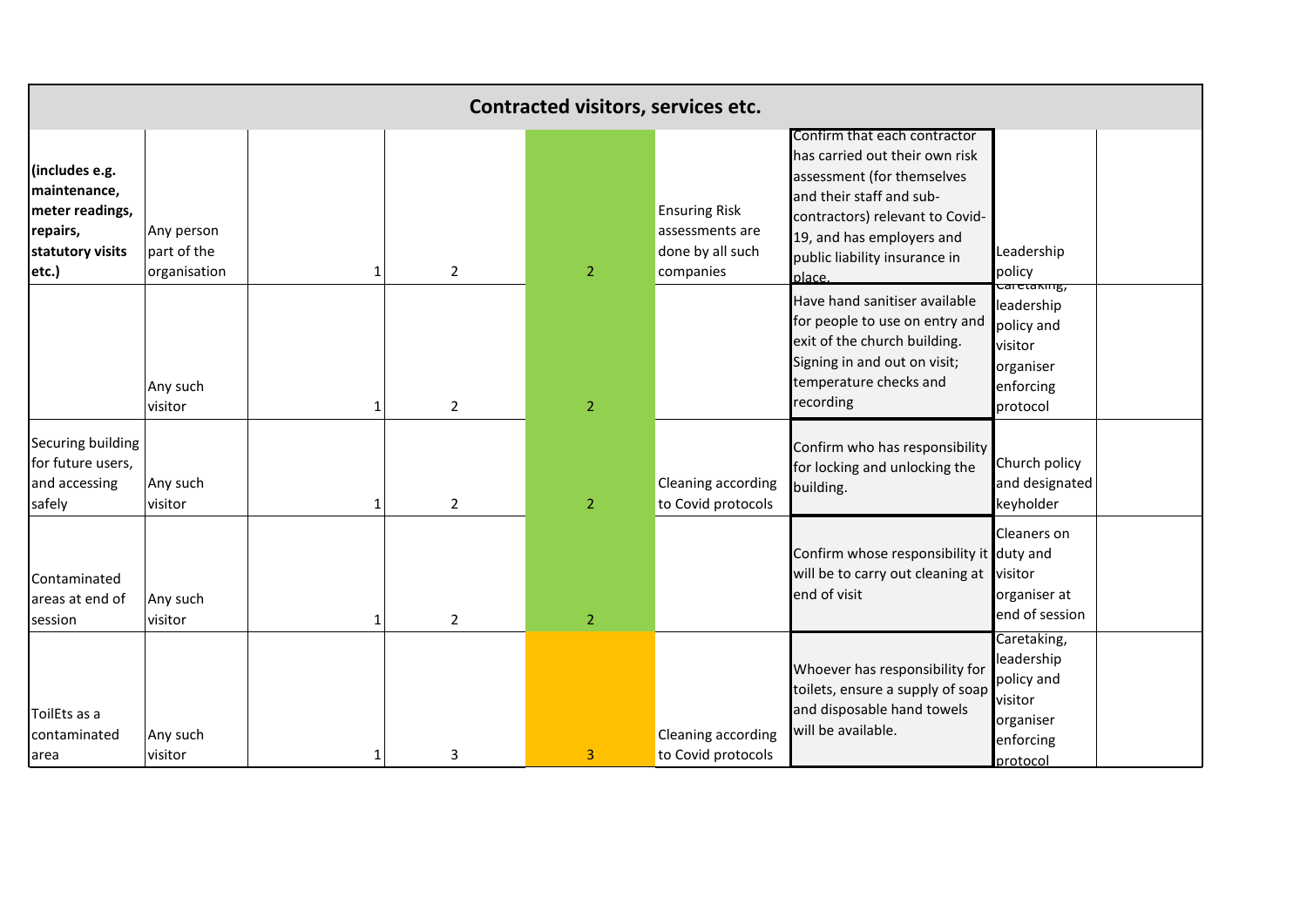| Waste left over                            | Any such<br>visitor | $\overline{2}$ | $\overline{2}$ | Clearance protocols         | Confirm who is responsible for<br>removing potentially<br>contaminated waste e.g. hand<br>towels from the site.                                               | Caretaking,<br>leadership<br>policy and<br>visitor<br>organiser<br>enforcing<br>protocol |
|--------------------------------------------|---------------------|----------------|----------------|-----------------------------|---------------------------------------------------------------------------------------------------------------------------------------------------------------|------------------------------------------------------------------------------------------|
| Spread of                                  | Any such<br>visitor | $\overline{2}$ | $\overline{2}$ |                             | All waste receptacles have<br>disposable liners (e.g.<br>polythene bin bags) to reduce<br>the risk of those responsible<br>for removing them being<br>exposed |                                                                                          |
| infection,<br>needing to be<br>tracked     | Any such<br>visitor | $\overline{2}$ | 2 <sup>1</sup> |                             | Prepare a suitable form to<br>record contact details of<br>people entering the building.                                                                      | Church policy<br>and leadership                                                          |
| Safe and hygienic<br>exit or<br>evacuation | Any such<br>visitor | $\overline{2}$ | $\overline{2}$ | Emergency exits in<br>place | Confirm evacuation<br>procedures in the case of an<br>emergency.                                                                                              | Church policy<br>abd leadership                                                          |
|                                            | Any such<br>visitor | $\overline{2}$ | 2 <sup>1</sup> |                             | Covid-19 entry-exit route to be<br>established. Direct all users to<br>leave the building by one exit<br>only, avoiding bottlenecks.                          | Church policy<br>and leadership                                                          |
|                                            |                     |                |                |                             |                                                                                                                                                               |                                                                                          |